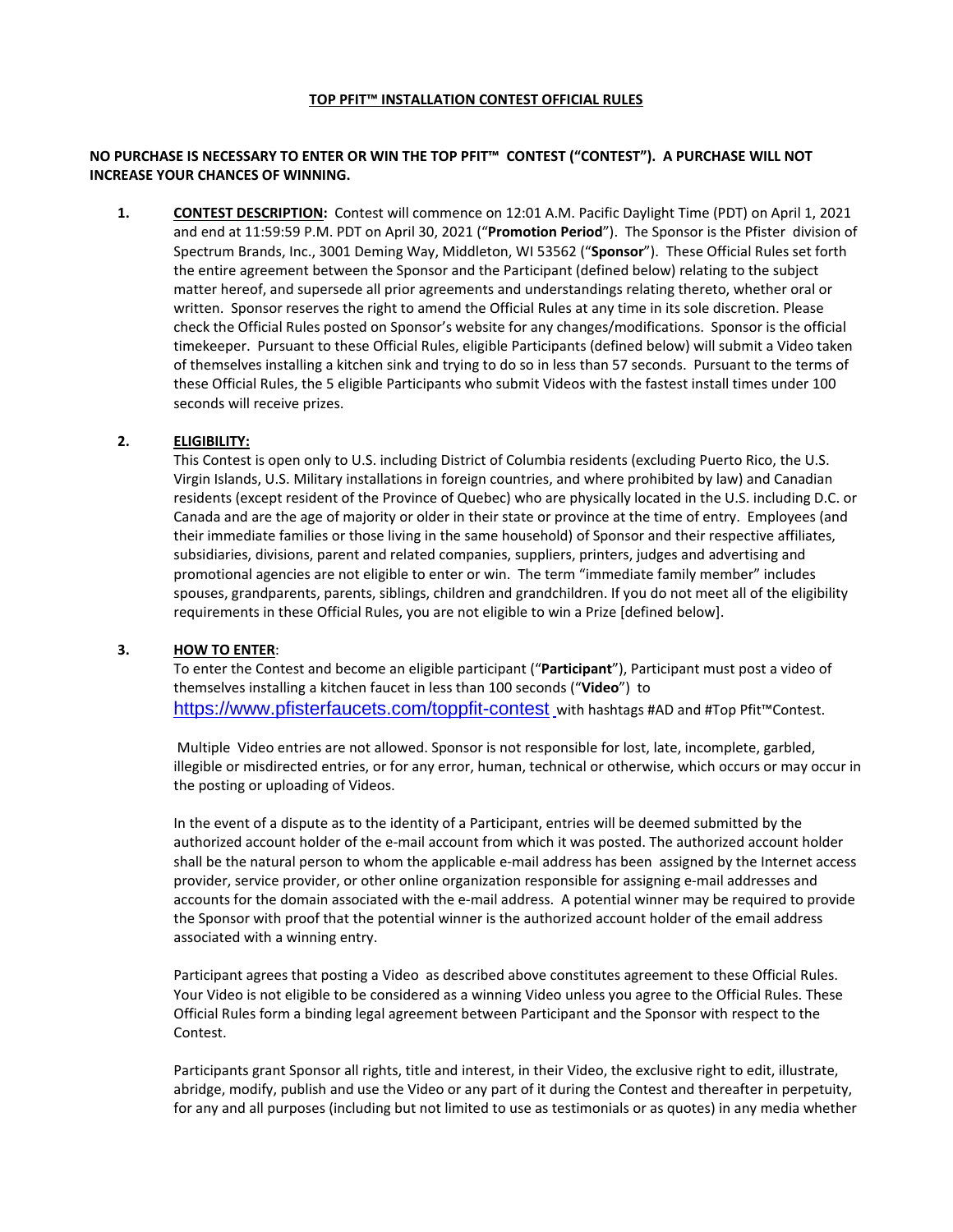currently in existence or hereafter invented (including but not limited to print (including packaging and labeling) and digital media without compensation.

# **4. VIDEO REQUIREMENTS AND TERMS OF USE:**

All Videos must be your original creation and you must own all rights, title and interest in all aspects of the Video. The Videos must be MP.4 files. By submitting a Video, you represent and warrant that the Video submitted: (a) has not been copied in whole or in part from any other work; (b) does not violate or infringe any copyright, trademark, privacy, publicity or other proprietary right of any person or entity; (c) is your sole and exclusive property (if the Video was taken by some other person, you warrant and represent that you have obtained all rights and permission from the person who took the Video so that you own all rights, title and interest in all aspects of the Video); and (d) does not contain objectionable material.

By submitting a Video, you further represent and warrant that you have all necessary rights to grant Sponsor all publication and use rights. By submitting a Video which includes another person or persons you acknowledge and confirm you have their permission and consent. As determined by Sponsor in its sole discretion, Videos that include material unfit for publication, objectionable material, material that defames or invades the publicity or privacy rights of any person, living or deceased, or otherwise infringes upon any third party's personal or proprietary rights will be disqualified. Participants accept responsibility to blur all corporate logos (except Pfister's), (i.e., on clothing, background, etc.), obscenities and/or other graphics which may be deemed offensive. Videos which are otherwise in violation of these Official Rules, as determined by Sponsor at its sole discretion will not be accepted. Sponsor's rejection of Videos or its request for removal from publication shall not require any explanation from Sponsor. Once submitted, Videos cannot be removed by Participants unless so requested by Sponsor.

Sponsor reserves the right to moderate and may remove or request removal of Videos or tags found to be in violation of any of the Official Rules or Privacy Policy found at [https://spectrumbrands.com/privacy](https://spectrumbrands.com/privacy-policy.html)[policy.html](https://spectrumbrands.com/privacy-policy.html) and those Videos viewers find objectionable.

Submission of a Video constitutes permission for Sponsor to use each Participant's name, photo, hometown, likeness, image, address (i.e., city and state) and biographical information for purposes of advertising, online posting, promotion and publicity in any and all media now or hereafter known throughout the world in perpetuity without additional compensation or consideration, unless prohibited by law. Except where prohibited by law, each Participant grants to Sponsor and its advertising agencies the right to use and publish each Participant's photograph, proper name, likeness, opinion, biographical information and state in any media to promote Sponsor and the Contest without additional consideration or compensation.

By submitting a Video, Participants grant Sponsor the right, but not the obligation: (i) to publish any and all Videos on its respective websites (and any other present or future media, including, without limitation electronic databases, print and in-store promotional materials), or other websites owned, operated by or affiliated with Sponsor without further compensation; and (ii) to modify, edit, adapt, and electronically alter Videos without compensation or further notice to you.

Although Sponsor is granted the rights herein, Sponsor is not obligated to, nor does Sponsor represent or warrant that any Videos submitted will be published on any website or otherwise, or that such publication will be free of technical errors, problems or compatibility issues and Sponsor shall have no liability related thereto. Entries generated by a script, macro, or other automated means will be disqualified. Entries that are incomplete, garbled, corrupted, illegible, or unintelligible for any reason, including, but not limited to, phone, computer or network malfunction or congestion, are void and will not be accepted.

### **5. DESCRIPTION OF PRIZES**

Five prizes will, subject to the terms of these Official Rules, be awarded as follows in the form of prepaid American Express Gift Cards: \$2000 first prize to the eligible Participant who submitted the fastest install time under 100 seconds; \$1500 to the eligible Participant who submitted the second fastest time under 100 seconds and \$500 to the eligible Participants who submitted the third, fourth and fifth fastest install times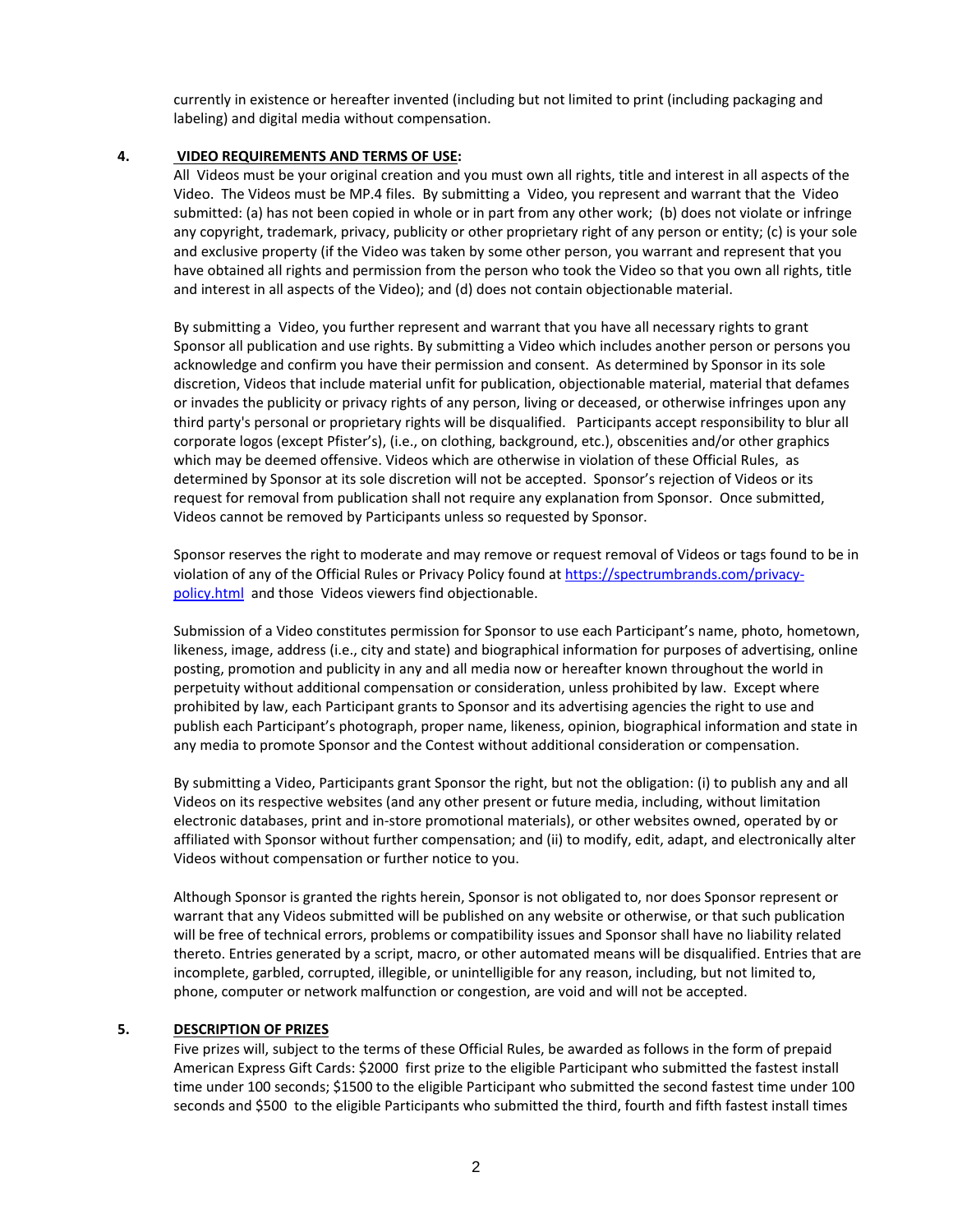under 100 seconds. No transfer, assignment, substitution, or cash equivalent for any Prize is permitted, except by Sponsor in its sole discretion. In no event will more than 5 prizes be awarded.

### **6. HOW THE WINNERS ARE CHOSEN**:

On or before May 31, 2021, Sponsor will select and notify the Prize winners based on the following criteria Participants need to use in their Videos:

**Participants may install any brand of kitchen sink.** 

· **Tools that are permitted: standard cordless power drill (no corded or air tools), crescent wrenches (adjustable or fixed), adjustable wrench, screwdriver, goggles (recommended), TopPfit™ key (optional if using our Ladera faucet).**

· **Set-Up: place all parts out of the box on the countertop. Hose weight and crescent wrench can be placed under the sink.**

· **Deckplate: This can't be placed in the final position over the hole if one is used.**

**Supply lines can't be fed into the countertop hole before timed installation starts.**

· **Filming: only uncut, unedited footage that shows the entire installation is accepted. Have someone film the action and follow you from the top-of-the-counter installation to the below-the-counter hook-up.**

**Lighting: make sure both the countertop segment and especially the below-the-counter segment is very well lit.**

· **Filming angle: your hands need to be visible at all times throughout the video. Your body should not cover up the working area, when possible.**

· **If you are using a TopPfit™ faucet or similar: the starting position of the bracket has to be all the way at the bottom/far end of the shank.**

· **Tightening of the supply line nuts to angle stops: hand-tighten, plus ½ revolution with an adjustable wrench or crescent wrench.**

**Timer: the clock starts when you pick up the first tool and stops when you put down the last used tool. Make sure a timer is shown throughout the Video.** 

The decisions of the judge(s) (employee(s) of Sponsor) shall be final in all matters relating to the Contest. Sponsor will contact the winners through their email addresses within 72 hours after selection ("**Notice**"). Neglecting to respond to the Notice within forty-eight (48) hours shall result in disqualification. In case of disqualification, other winners will be selected. The winners are subject to verification. The winners agree to give Sponsor their full names, mailing addresses and email addresses in response to the Notices. If the winner of the first or second place prize is from the US, they will be required to execute and return an *Affidavit of Eligibility, Release of Liability, and Publicity Release* (where permitted by law) and an IRS W-9 form (i.e. Request for Taxpayer Identification Number and Certification which includes the winner's social security number or federal tax ID number). A 1099 Tax Form and such other documents as may be required by law will be issued to such US first or second place winner(s). Failure to complete and return all required documents in the time period set by Sponsor may result in a winner's disqualification and an alternate winner selected.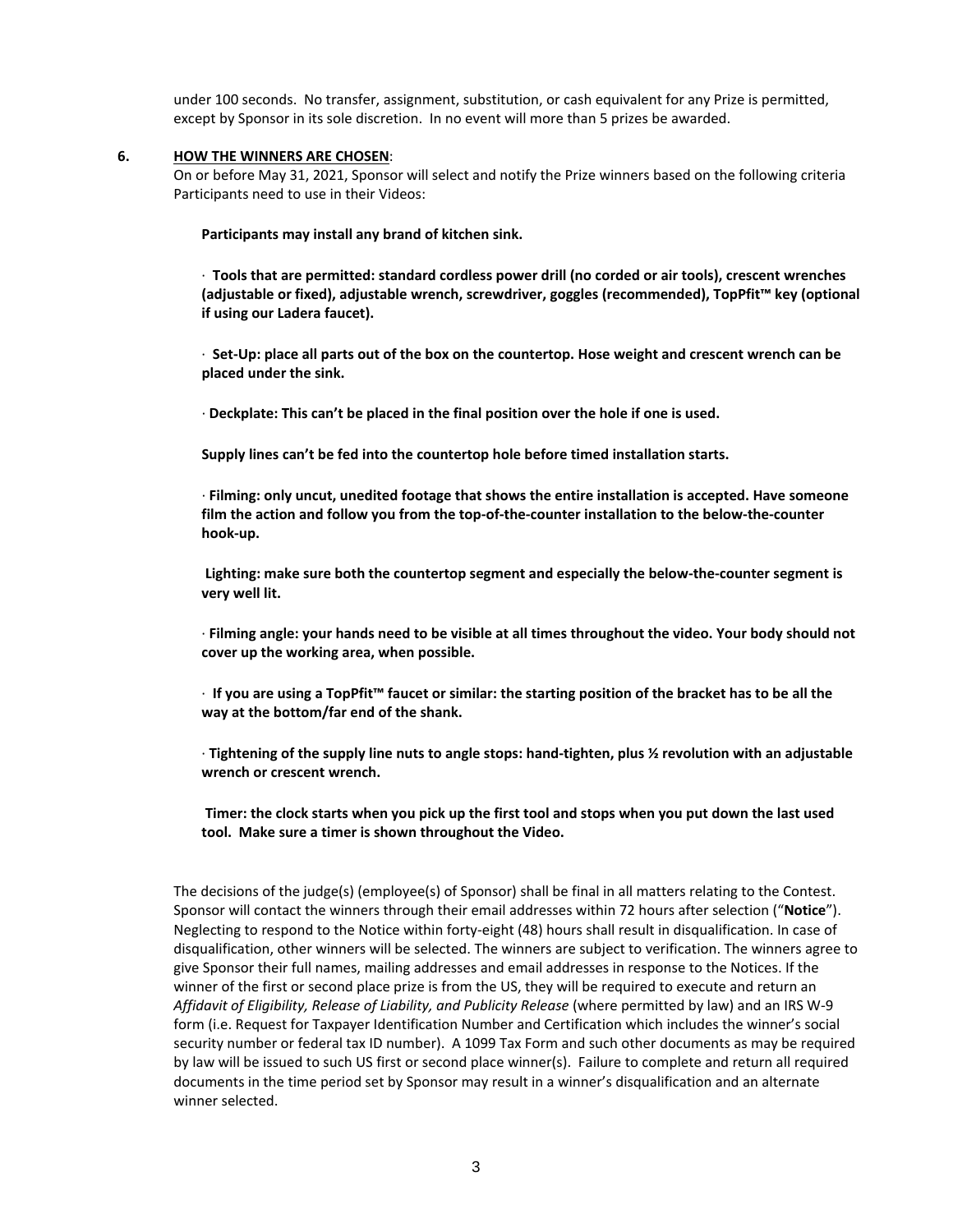Sponsor is not responsible for any change in Participants' mailing addresses, e-mail addresses, Instagram or Twitter accounts. Sponsor may post the winners' first names and last initials on Facebook, Twitter, Instagram or Sponsor's websites. If any winner is found to be ineligible or declines acceptance of a Prize for any reason, an alternate Prize winner will be selected. Liability for any applicable expenses, fees or charges not expressly included in the Prize will be the sole responsibility of the winners.

### **7. GENERAL CONDITIONS OF PARTICIPATION**:

By entering the Contest, each Participant affirms that they have read and agree to abide by these Official Rules and the decisions of the judges, which are final. Participant confirms they voluntarily entered the Giveaway and voluntarily give Sponsor their e-mail address and if Participant is selected as a winner Participant will give Sponsor their physical address to receive the Prize.

By entering this Giveaway, each Canadian Participant acknowledges and agrees that: (a) they voluntarily entered this Giveaway and (b) they will voluntarily give Sponsor their email address and if a winner, their mailing address and (c) they have the opportunity to opt out of receiving any subsequent notice from Sponsor and any of its affiliated and associated companies about their products and services.

By accepting a Prize, each winner agrees to accept these Official Rules and the decisions of the judges, which are final. Sponsor reserves the right to disqualify any Participant or winner acting in violation of the Official Rules or found tampering with the entry process or with the operation of the Contest. ANY ATTEMPT BY A PARTICIPANT OR A WINNER OR ANY OTHER INDIVIDUAL TO DELIBERATELY DAMAGE ANY WEB SITE RELATED TO SPONSOR OR THE CONTEST OR UNDERMINE THE LEGITIMATE OPERATION OF THE CONTEST MAY BE IN VIOLATION OF CRIMINAL AND CIVIL LAWS, AND SHOULD SUCH AN ATTEMPT BE MADE, SPONSOR RESERVES THE RIGHT TO SEEK DAMAGES FROM SUCH PARTICIPANT OR SUCH WINNER TO THE FULLEST EXTENT PERMITTED BY LAW.

# **8. RELEASED PARTIES**:

Sponsor, Twitter, Instagram, Facebook and American express and their affiliates, subsidiaries, parent corporations, and their respective officers, directors, shareholders, employees and agents and the panel of judges (collectively, "**Released Parties**") are not responsible for any incorrect or inaccurate entry information, theft, tampering, destruction, or unauthorized access to, or alteration of entries; printing or other errors; and any entries which are late, lost, delayed, incomplete, misdirected, stolen, mutilated, illegible, or any combination thereof. Sponsor reserves the right in its sole discretion to modify, suspend or terminate the Contest and/or the Official Rules at any time without notification for any reason including but not limited to circumstances beyond Sponsor's control, including but not limited to computer viruses, bugs, worms, tampering, unauthorized intervention, fraud or other technical problems, security, or other problems, events or activities. Sponsor is not responsible for any technical errors associated with the Contest or for any changes in Participants' or winners' e-mail addresses or mailing addresses. In the event the Contest, or any part thereof, is terminated early, Sponsor, may in its sole discretion, place a notice on the website and select Prize winners, from all eligible, non-suspect entries received up to the time of termination. In no event will more than 5 prizes be awarded. Sponsor also reserves the right not to award any Prize in the event it receives an insufficient number of eligible entries, as determined by Sponsor in its sole discretion. Judges' decisions in connection with all matters concerning the Contest shall be final and binding. If the Prizes are not claimed in accordance with these Official Rules, they may not be awarded.

# **9. LIMITATION OF LIABILITY & GOVERNING LAW**

IN NO EVENT SHALL THE RELEASED PARTIES BE RESPONSIBLE FOR ANY CLAIMS, ACTIONS, DEMANDS, LOSSES, LIABILITIES, DAMAGES, COSTS AND EXPENSES (INCLUDING, ATTORNEYS' FEES) OF ANY KIND, INCLUDING WITHOUT LIMITATION, DIRECT, INDIRECT, INCIDENTAL, CONSEQUENTIAL OR PUNITIVE DAMAGES, WHETHER FORESEEABLE OR NOT AND WHETHER BASED ON NEGLIGENCE OR OTHERWISE, ARISING OUT OF PARTICIPATION IN THE CONTEST, THE ACCEPTANCE, POSSESSION, USE, MISUSE, LOSS OR MISDIRECTION OF A PRIZE, PARTICIPATION IN ANY CONTEST RELATED ACTIVITIES OR ACCESS TO AND USE OF ANY INTERNET SITE, AND PARTICIPANT AGREES TO RELEASE, DEFEND, INDEMNIFY, DISCHARGE AND HOLD HARMLESS THE RELEASED PARTIES FROM ANY SUCH CLAIMS, ACTIONS, DEMANDS, LOSSES, LIABILITIES, DAMAGES, COSTS AND EXPENSES, INCLUDING, WITHOUT LIMITATION FROM ANY DAMAGE, INJURY, DEATH,